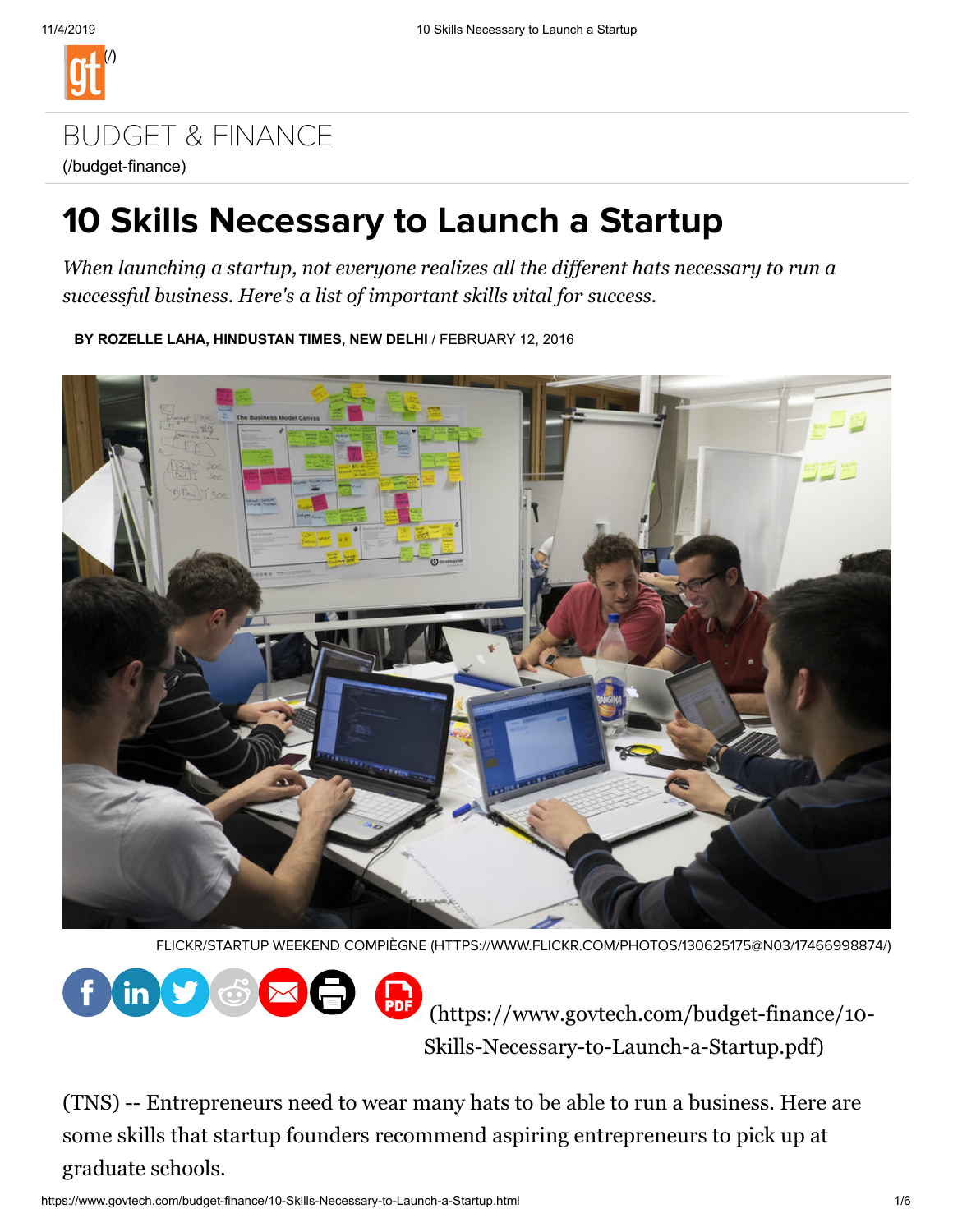- 1. Strategy, financial planning Considered as key to launching and running any business, startup founders think the lessons on strategic thinking, competitive differentiators, and business and financial planning are useful in building longterm viable models for business.
- 2. Marketing skills Basic and core skills of segmentation, targeting, positioning a product, brand management, and consumer behaviour are core to your business idea formulation. Having a marketing background from an elite institute also helps founders set credibility and get funded.
- 3. Presentation skills Remember the fundamentals of business communications and those surprise call-ups for presentations at class? Take them seriously as they will definitely come in use for pitching your story to investors later if you star your own business later.
- 4. Building a strong network Your peers can be the souls of your business. In fact, the peer network at your institute can be your first set of customers, well wishers, referrers too. In fact, your peers can also help you meet the right mentor, potential venture capitalists and funding agencies. Peers help out the most.
- 5. Problem-solving skills Entrepreneurs think that at premier institutes, engineering just isn't limited to the core technology subjects. Things like problemsolving skills, application of logic, and the judicious use of the resources at their disposal form a part of the IIT learning ecosystem.
- 6. Hiring skills Hiring the right team is crucial to the success of a startup. Most startup leaders find a direct application of their human resources management course taught at IIMs relevant while interviewing and hiring candidates throughout their startup career.
- 7. Accounting skills Most startup founders think that a basic understanding of how to read a balance sheet or project cash flow statement comes in handy when it comes to understanding the financial aspects of business and related finer nuances.
- 8. Tech and engineering skills Being a graduate from a premier engineering institute can be immeasurably useful if you are launching a tech startup. That's not all. Even if you are launching a non-tech startup, knowledge of technology is a plus, with the growing digital focus in companies.
- 9. Group work Getting work done towards a common goal from multiple team members, with different motivations and skill-sets is the essence of success for any startup leader. You can learn the tricks of this game at your group work assignments in your graduate school.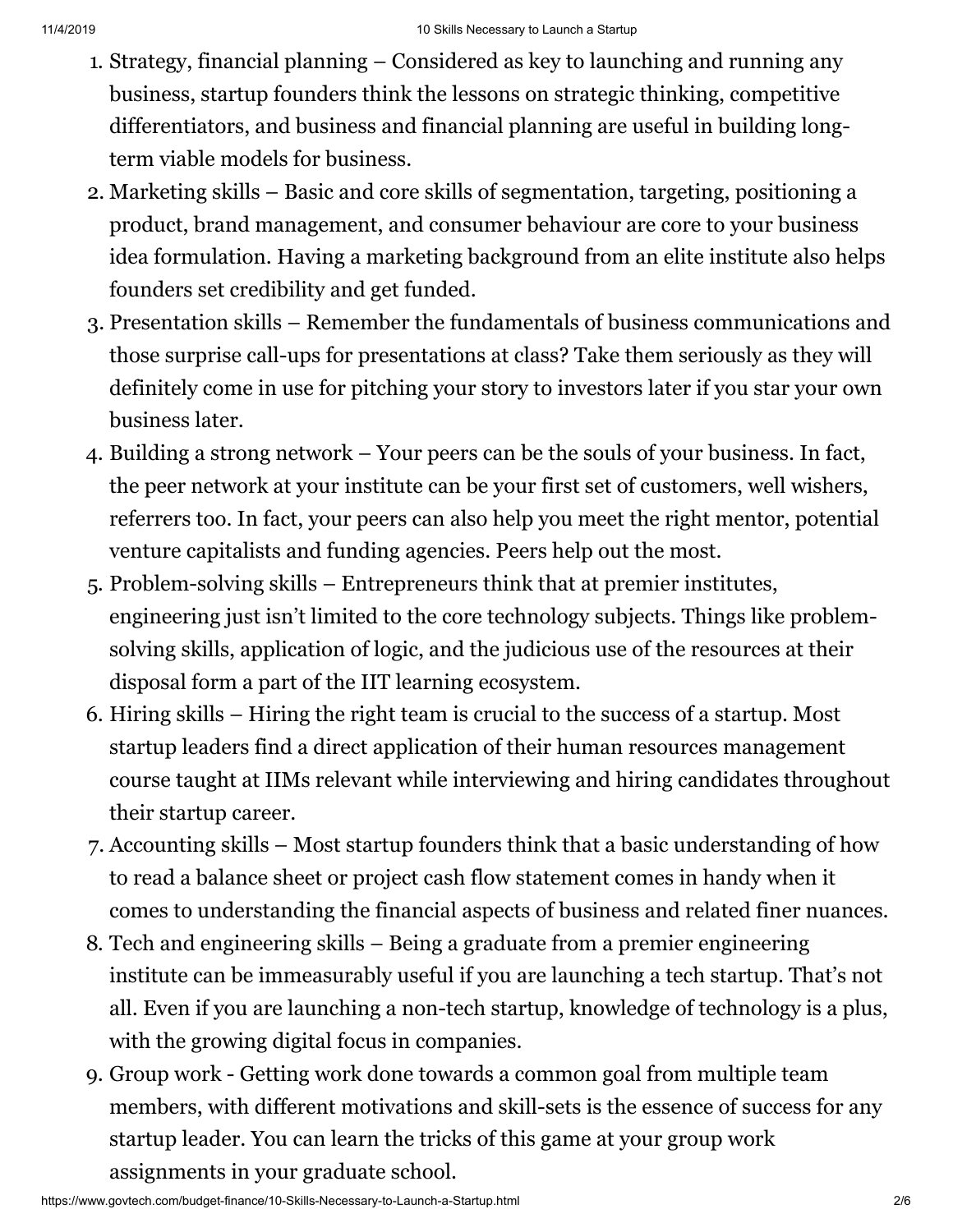10. Creating from scratch - Extra-curricular activities like the management fest, cultural fest, placements and business plan competition at institutes, can give you an opportunity to test your perseverance, and deliver impactful results, against all odds.

*©2016 the Hindustan Times (New Delhi) Distributed by Tribune Content Agency, LLC.* [\(http://www.tribunecontentagency.com\)](http://www.tribunecontentagency.com/)

### R E L AT ED

PermitZone Nabs Finalist Spot in \$50K SXSW Pitch Competition [\(https://www.govtech.com/civic/PermitZone-Nabs-Finalist-Spot-in-50k-](https://www.govtech.com/civic/PermitZone-Nabs-Finalist-Spot-in-50k-SXSW-Pitch-Competition.html)SXSW-Pitch-Competition.html)

UC Santa Cruz Startup Academy Trains Next Generation of Entrepreneurs [\(https://www.govtech.com/education/UC-Santa-Cruz-Startup-Academy-](https://www.govtech.com/education/UC-Santa-Cruz-Startup-Academy-Trains-Next-Generation-of-Entrepreneurs.html)Trains-Next-Generation-of-Entrepreneurs.html)

How San Diego Built a Foundation for Startups [\(https://www.govtech.com/dc/articles/How-San-Diego-Built-the-Foundation](https://www.govtech.com/dc/articles/How-San-Diego-Built-the-Foundation-for-Startups.html)for-Startups.html)

[MORE FROM BUDGET & FINANCE \(HTTPS://WWW.GOVTECH.COM/BUDGET-FINANCE\)](https://www.govtech.com/budget-finance)

ADVERTISEMENT

#### SPONSORED ARTICLES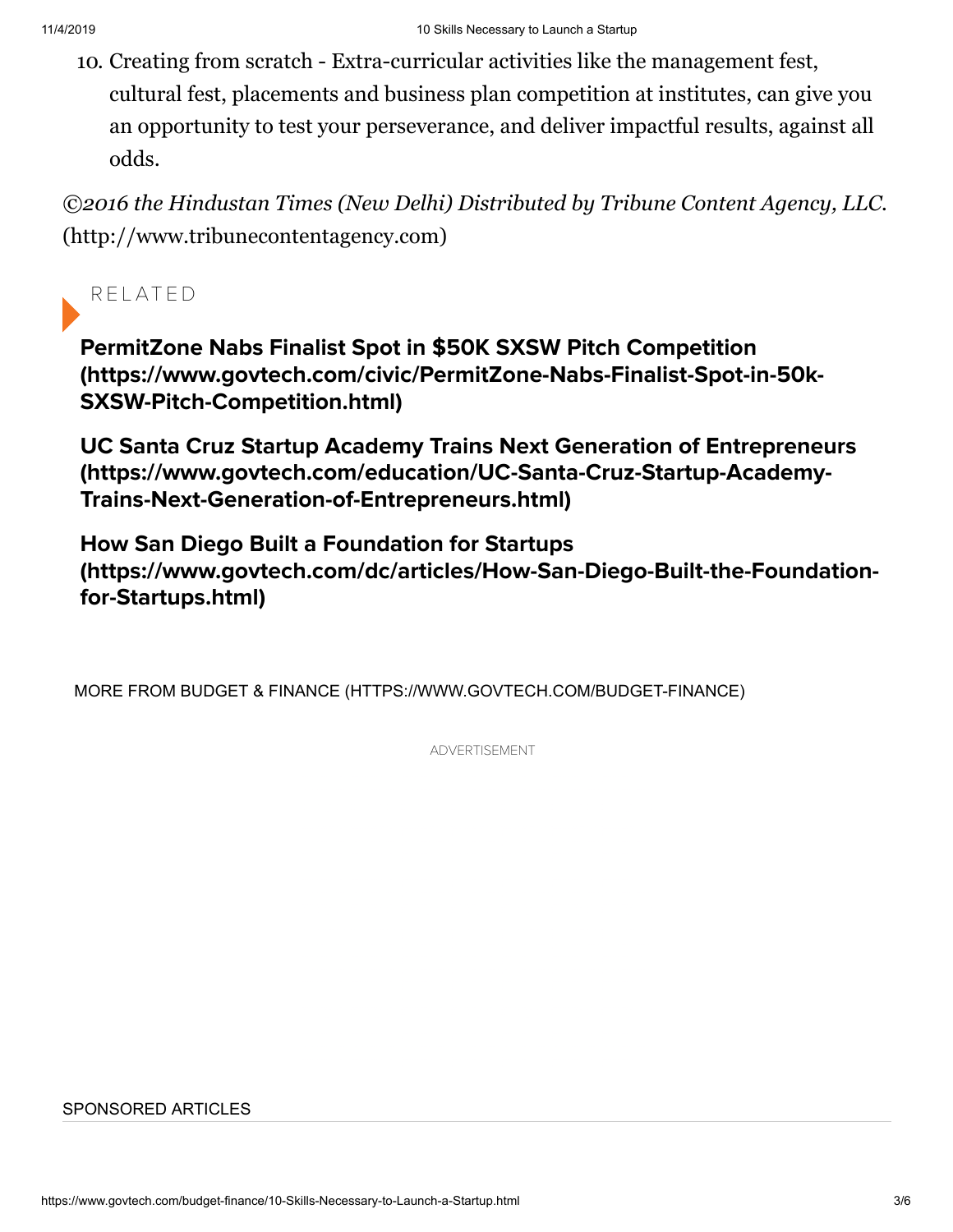

[\(https://www.govtech.com/products/5G-Built-Right-for-Public-Spaces.html?promo\\_code=article\)](https://www.govtech.com/products/5G-Built-Right-for-Public-Spaces.html?promo_code=article)

# 5G Built Right for Public Spaces [\(https://www.govtech.com/products/5G-Built-Right-for-Public-](https://www.govtech.com/products/5G-Built-Right-for-Public-Spaces.html?promo_code=article)Spaces.html?promo\_code=article)

Given how much has been happening in the world of 5G, and how early we are in its rollout, it's important to take a step back and realize just how significant these developments are.



[\(https://www.govtech.com/em/preparedness/Online-Learning-Helps-EM-Teams-Make-Maps-That-Matter.html?](https://www.govtech.com/em/preparedness/Online-Learning-Helps-EM-Teams-Make-Maps-That-Matter.html?promo_code=article) promo\_code=article)

# Online Learning Helps EM Teams Make Maps That Matter [\(https://www.govtech.com/em/preparedness/Online-Learning-](https://www.govtech.com/em/preparedness/Online-Learning-Helps-EM-Teams-Make-Maps-That-Matter.html?promo_code=article)Helps-EM-Teams-Make-Maps-That-Matter.html? promo\_code=article)

Penn State's online geospatial intelligence program gives managers hands-on experience leveraging spatial tools and data to determine how to deploy first responders to hard-hit areas.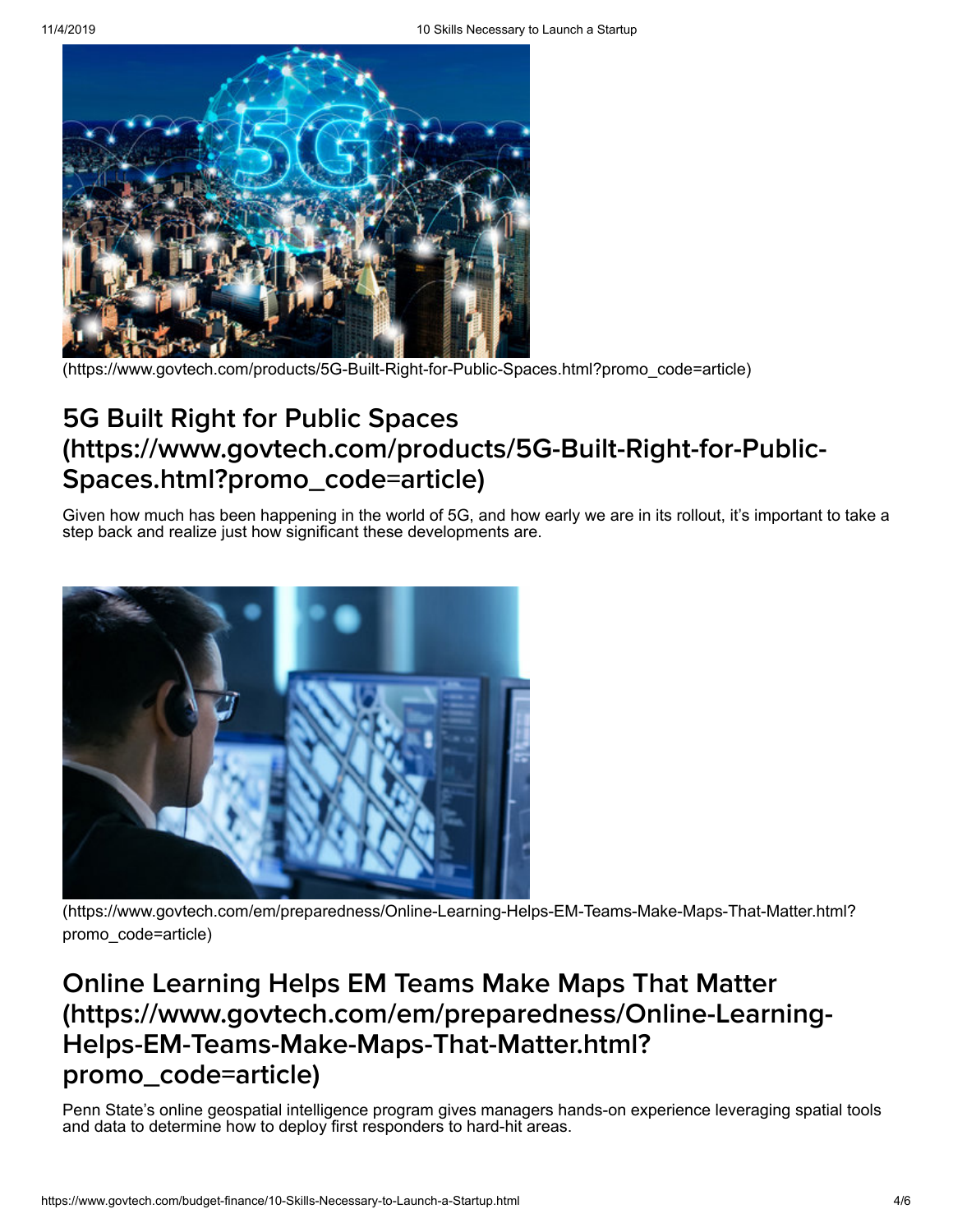#### PLATFORMS & PROGRAMS

[\(/education\)](https://www.govtech.com/education) [\(/cdg\)](https://www.govtech.com/cdg)

[\(/em\)](https://www.govtech.com/em)

[\(/fs\)](https://www.govtech.com/fs) [\(/districts\)](https://www.govtech.com/districts)

## **GOVTECH**



[\(/navigator\)](https://www.govtech.com/navigator)

NEWSLETTERS

GOVTECH TODAY

GOVTECH BIZ

 $\Box$  EMERGENCY MANAGEMENT

**E**FUTURESTRUCTURE

**PUBLIC CIO**